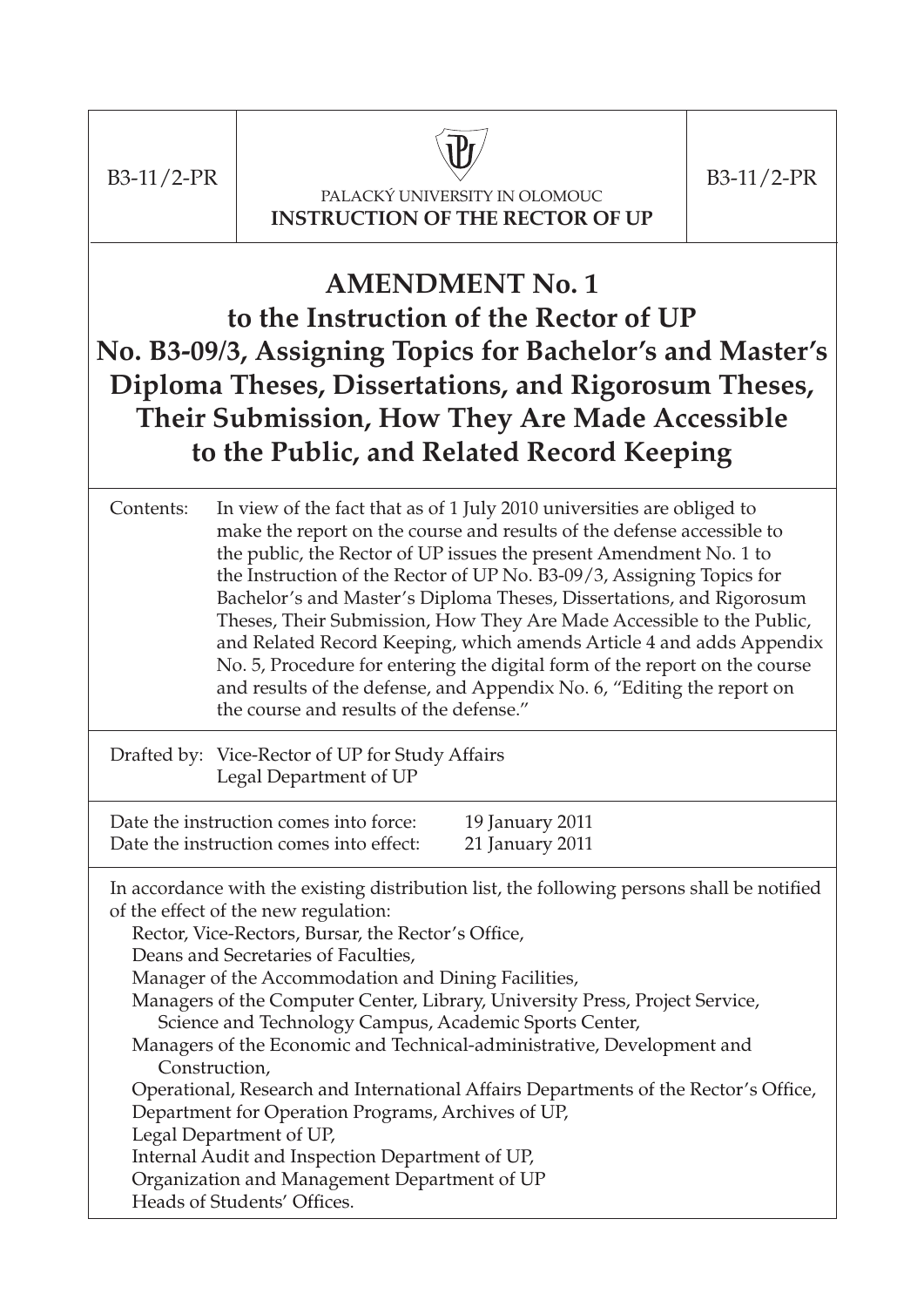### **Amendment No. 1 to the Instruction of the Rector of UP No. B3-09/3, Assigning Topics for Bachelor's and Master's Diploma Theses, Dissertations, and Rigorosum Theses, Their Submission, How They Are Made Accessible to the Public, and Related Record Keeping**

#### **I. Introductory Provisions**

In view of the fact that as of 1 July 2010 universities are obliged to make the report on the course and results of the defense accessible to the public,

#### **I issue**

the present Amendment No. 1 to the Instruction of the Rector of UP No. B3-09/3, Assigning Topics for Bachelor's and Master's Diploma Theses, Dissertations, and Rigorosum Theses, Their Submission, How They Are Made Accessible to the Public, and Related Record Keeping, which amends Article 4 and adds Appendix No. 5, Procedure for entering a digital form of the report on the course and results of the defense, and Appendix No. 6, "Editing a report on the course and results of the defense."

#### **II. Subject-matter**

This Amendment No. 1 amends UP Rector's Instruction No. B3-09/3 as follows:

- 1. The new heading of Article 4 reads: Making Theses, the Reports on Them, and the Reports on the Course and Results of the Defense Accessible to the Public
- 2. In Article 4 (3), Sentence 1 "Workplaces shall..." shall be replaced by "**Designated employees of the respective workplaces shall**".
- 3. Further text is added to the end of Article 4 (3), which reads as follows:

"After a defense the President of the Examination Board shall ensure that the report on the course and results of the defense is entered in the Study Information System, either in the form of a digital report, i.e. a scanned report on the course and results of the defense" converted into PDF (see Appendix No. 5) or by entering or editing text in the Study Information System (see Appendix No. 6). The names of the examiners present, the result of the defense and the examination questions asked constitute an integral part of the report on the course and results of the defense entered in the Study Information System."

- 4. New **Appendix No. 5, Procedure for entering a digital form of the report on the course and results of the defense** is added (see the Appendices hereto).
- 5. New **Appendix No. 6, Editing a report on the course and results of the defense**, is added (see the Appendices hereto).

#### **III. Final Provisions**

- 1. The other provisions of the Instruction of the Rector of UP No. B3-09/3, Assigning Topics for Bachelor's and Master's Diploma Theses, Dissertations, and Rigorosum Theses, Their Submission, How They Are Accessible to the Public, and Related Record Keeping, remain unaffected.
- 2. The present Amendment No. 1 comes into force once it has been signed by the Rector of UP, and comes into effect upon its publication on the official website of UP, i.e. the day following its coming into force.

In Olomouc on 19 January 2011

Prof. RNDr. Miroslav Mašláň, CSc., in his own hand, Rector of UP

Appendices to Amendment No. 1

Appendix No. 5 – Procedure for entering a digital form of the report on the course and results of the defense Appendix No. 6 – Editing a report on the course and results of the defense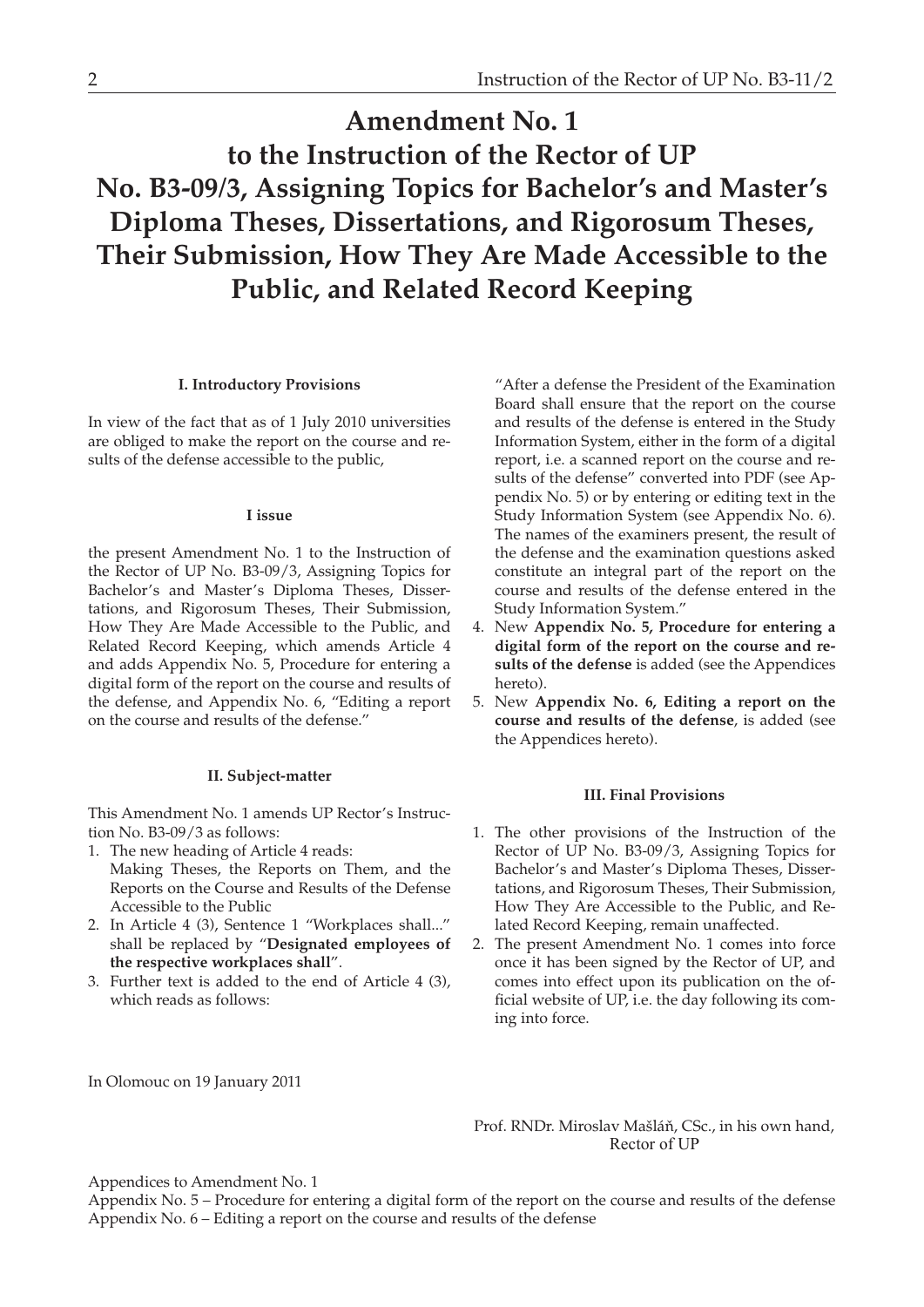**Appendix No. 5** 

## **Procedure for entering a digital form of the report on the course and results of the defense**

|                 | 15/STAG - [Vysokoškolské kvalifikační práce] |                                                   |                      |         |              |             |              |
|-----------------|----------------------------------------------|---------------------------------------------------|----------------------|---------|--------------|-------------|--------------|
| PA.             |                                              | Akce Editace Blok Záznam Pole Dotaz Okno Nápověda |                      |         |              |             |              |
| ll'—            | マママ                                          | 值<br>$\overline{2}$                               | П<br>mы              |         |              |             | AN0030 3.06  |
| Os. číslo       | Příjmení                                     | Jméno                                             | Téma práce<br>Kat    |         |              |             | Dat. zadání  |
|                 |                                              |                                                   |                      |         |              |             |              |
| <b>Studenti</b> | Základní údaje                               | Zásady, literatura                                | Anotace, přílohy     | Soubory | Osoby        | Hodnocení   |              |
|                 | Soubory připojené k práci                    |                                                   |                      |         |              |             |              |
|                 | <b>Vlastní práce</b>                         |                                                   |                      |         |              |             |              |
| Název souboru   |                                              | Url externího systému                             |                      |         |              |             |              |
|                 |                                              |                                                   |                      |         | Uložit do db | Načíst z db | Vymazat z db |
|                 |                                              | Velikost (kB)                                     | <b>Typ souboru</b>   |         |              |             |              |
|                 |                                              |                                                   | $\blacktriangledown$ |         |              |             |              |
|                 | Posudek vedoucího                            |                                                   |                      |         |              |             |              |
| Název souboru   |                                              | Url externího systému                             |                      |         |              |             |              |
|                 |                                              |                                                   |                      |         | Uložit do db | Načíst z db | Vymazat z db |
|                 | <b>Posudek</b> oponenta                      |                                                   |                      |         |              |             |              |
| Název souboru   |                                              | Url externího systému                             |                      |         |              |             |              |
|                 |                                              |                                                   |                      |         | Uložit do db | Načíst z db | Vymazat z db |
|                 | Prùběh obhajoby                              |                                                   |                      |         |              |             |              |
|                 |                                              |                                                   |                      |         |              |             |              |
| Název souboru   |                                              | Url externího systému                             |                      |         |              |             |              |
|                 |                                              |                                                   |                      |         | Uložit do db | Načíst z db | Vymazat z db |
|                 |                                              |                                                   |                      |         |              |             |              |
|                 |                                              |                                                   |                      |         |              |             |              |
|                 |                                              |                                                   |                      |         |              |             |              |
|                 |                                              |                                                   |                      |         |              |             |              |